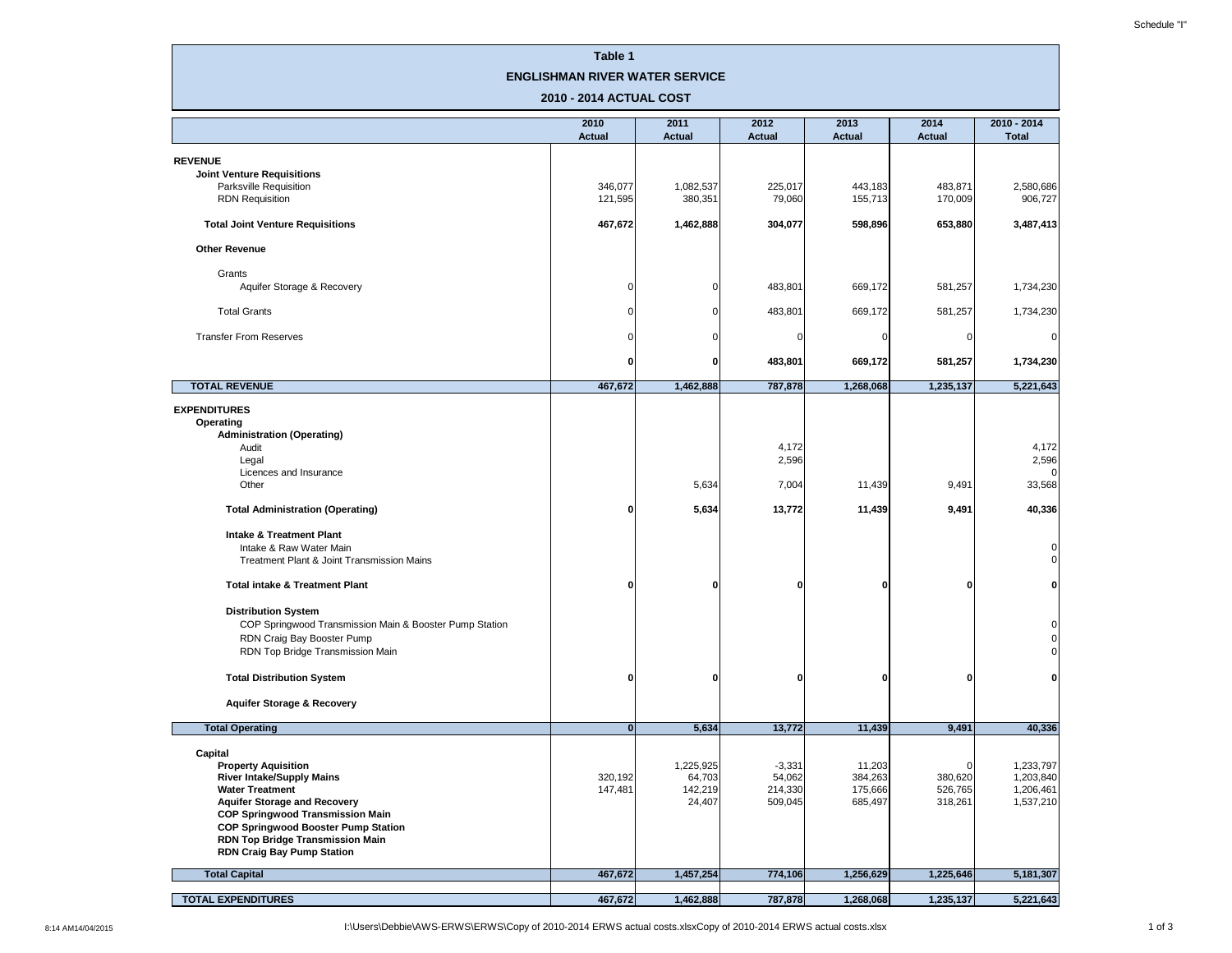# **Table 2 PARKSVILLE ALLOCATION**

| <b>ENGLISHMAN RIVER WATER SERVICE</b><br>2010 - 2014 ACTUAL COST                                        |             |                       |                       |                       |                       |                       |                               |
|---------------------------------------------------------------------------------------------------------|-------------|-----------------------|-----------------------|-----------------------|-----------------------|-----------------------|-------------------------------|
|                                                                                                         |             | 2010<br><b>Actual</b> | 2011<br><b>Actual</b> | 2012<br><b>Actual</b> | 2013<br><b>Actual</b> | 2014<br><b>Actual</b> | $2010 - 2014$<br><b>Total</b> |
| <b>REVENUE</b><br><b>Joint Venture Requisitions</b><br>Parksville Requisition<br><b>RDN Requisition</b> |             | 346,077               | 1,082,537             | 225,017               | 443,183               | 483,871<br>C          | 2,580,686                     |
| <b>Total Joint Venture Requisitions</b>                                                                 |             | 346,077               | 1,082,537             | 225,017               | 443,183               | 483,871               | 2,580,686                     |
| <b>Other Revenue</b>                                                                                    |             |                       |                       |                       |                       |                       |                               |
| Grants<br>Aquifer Storage and Recovery                                                                  | 50%         |                       |                       | 358,013               | 495,187               | 430,130               | 1,283,330                     |
| <b>Total Grants</b>                                                                                     |             |                       | U                     | 358,013               | 495,187               | 430,130               | 1,283,330                     |
| <b>Transfer From Reserves</b>                                                                           |             |                       |                       |                       |                       | C                     | 0                             |
| <b>Total Other Revenue</b>                                                                              |             | n                     | 0                     | 358,013               | 495,187               | 430,130               | 1,283,330                     |
| <b>TOTAL REVENUE</b>                                                                                    |             | 346,077               | 1,082,537             | 583,030               | 938,370               | 914,001               | 3,864,016                     |
| <b>EXPENDITURES</b><br><b>Operating</b><br><b>Administration (Operating)</b><br>Audit                   | 74%         |                       |                       | 3,087                 |                       | C                     | 3,087                         |
| Legal<br>Licences and Insurance                                                                         | 74%         |                       |                       | 1,921                 |                       |                       | 1,921<br>$\Omega$             |
| Other                                                                                                   | 74%<br>74%  |                       | 4,169                 | 5,183                 | 8,465                 | 7,023                 | 24,840                        |
| <b>Total Administration (Operating)</b>                                                                 |             | Ω                     | 4,169                 | 10,191                | 8,465                 | 7,023                 | 29,849                        |
| <b>Intake &amp; Treatment Plant</b><br>Intake and Raw Water Main                                        | 74%         |                       |                       |                       |                       |                       |                               |
| Treatment Plant & Joint Transmission Mains                                                              | 74%         |                       |                       |                       |                       |                       | $\Omega$                      |
| <b>Total Intake and Treatment Plant</b>                                                                 |             |                       | O                     | n                     | n                     | n                     | 0                             |
| <b>Distribution System</b>                                                                              |             |                       |                       |                       |                       |                       |                               |
| COP Springwood Transmission Main & Booster Pump Station<br>RDN Craig Bay Booster Pump                   | 100%<br>0%  |                       |                       |                       |                       |                       | -0                            |
| RDN Top Bridge Transmission Main                                                                        | 0%          |                       |                       |                       |                       |                       | 0                             |
| <b>Total Distribution System</b>                                                                        |             |                       | O                     |                       | 0                     |                       | 0                             |
| <b>Aquifer Storage and Recovery</b>                                                                     | 50%         | 0                     | 0                     |                       | O                     | 0                     |                               |
| <b>Total Operating</b>                                                                                  |             | 0                     | 4,169                 | 10,191                | 8,465                 | 7,023                 | 29,849                        |
| <b>Capital</b>                                                                                          |             |                       |                       |                       |                       |                       |                               |
| <b>Property Aquisition</b>                                                                              | 74%         |                       | 907,185               | $-2,465$              | 8,290                 |                       | 913,010                       |
| <b>River Intake/Supply Mains</b><br><b>Water Treatment</b>                                              | 74%<br>74%  | 236,942<br>109,136    | 47,880<br>105,242     | 40,006<br>158,604     | 284,355<br>129,993    | 281,659<br>389,806    | 890,841<br>892,781            |
| <b>Aquifer Storage and Recovery</b>                                                                     | 50%         |                       | 18,061                | 376,693               | 507,268               | 235,513               | 1,137,535                     |
| <b>COP Springwood Transmission Main</b>                                                                 | 100%        |                       |                       |                       |                       |                       |                               |
| <b>COP Springwood Booster Pump Station</b>                                                              | 100%        |                       |                       |                       |                       |                       |                               |
| <b>RDN Top Bridge Transmission Main</b><br><b>RDN Craig Bay Pump Station</b>                            | 0%<br>$0\%$ |                       |                       |                       |                       |                       |                               |
| <b>Total Capital</b>                                                                                    |             | 346,077               | 1,078,368             | 572,838               | 929,905               | 906,978               | 3,834,167                     |
| <b>TOTAL EXPENDITURES</b>                                                                               |             | 346,077               | 1,082,537             | 583,030               | 938,370               | 914,001               | 3,864,016                     |

8:14 AM14/04/2015 **I:**\Users\Debbie\AWS-ERWS\ERWS\Copy of 2010-2014 ERWS actual costs.xlsxCopy of 2010-2014 ERWS actual costs.xlsx 2 of 3